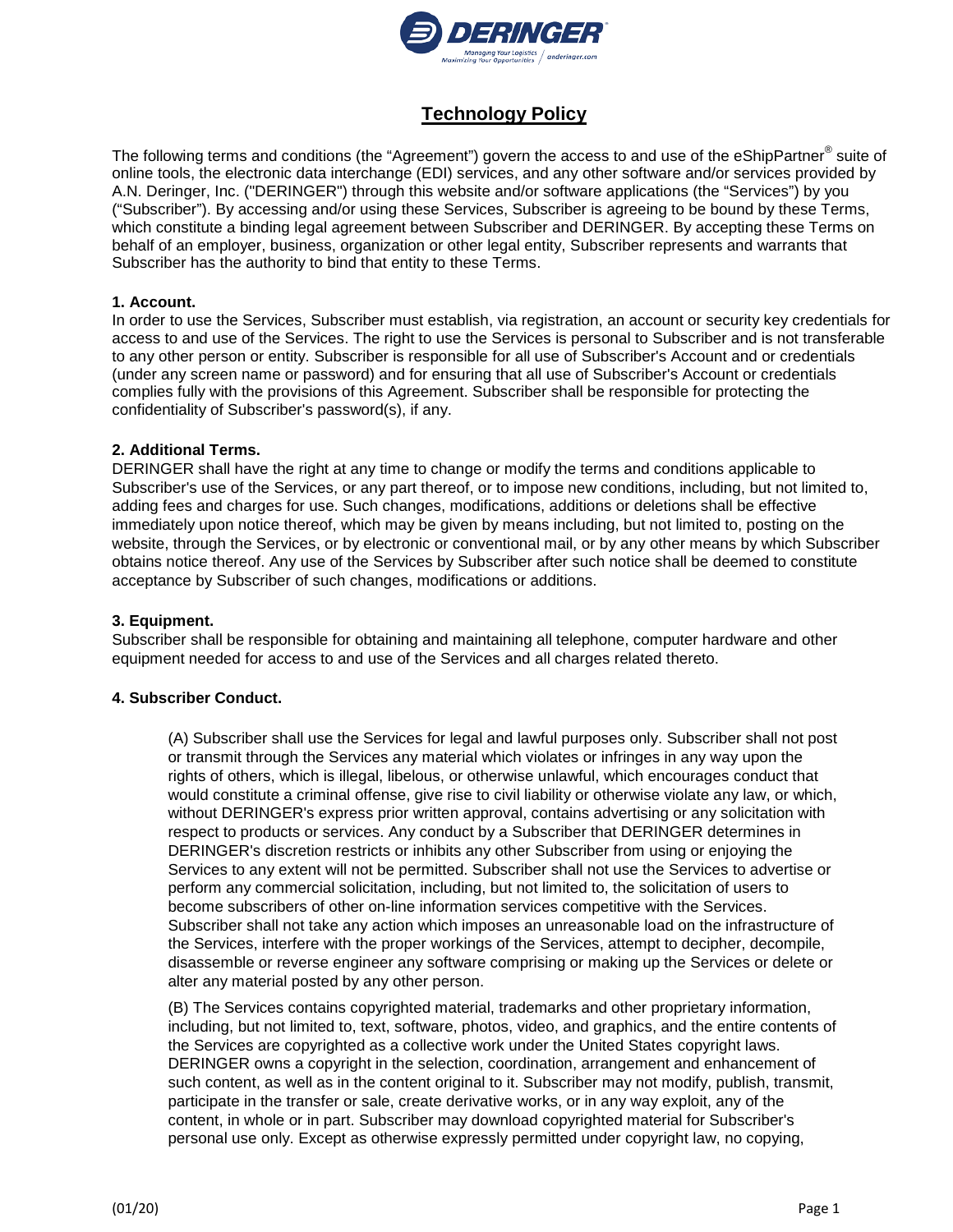

redistribution, retransmission, publication or commercial exploitation of downloaded material will be permitted without the express written permission of DERINGER and the copyright owner. In the event of any permitted copying, redistribution or publication of copyrighted material, no changes in, or deletion of, author attribution, trademark legend or copyright notice shall be made. Subscriber acknowledges that it does not acquire any ownership rights by downloading copyrighted material.

(C) Subscriber shall not upload, post or otherwise make available on the Services (i) any material protected by copyright, trademark or other proprietary right without the express permission of the owner of the copyright, trademark or other proprietary right and the burden of determining that any material is not protected by copyright rests with Subscriber, (ii) any material which is defamatory, abusive, libelous, unlawful, obscene, threatening, harassing, fraudulent or harmful, (iii) a virus or any other harmful component or (iv) contact any other subscriber through unsolicited communications of any kind. Subscriber shall be solely liable for any damage resulting from any infringement of copyrights, proprietary rights, or any other harm resulting from such a submission. By submitting material to any public area of the Services, Subscriber automatically warrants that the owner of such material has expressly granted to DERINGER the royalty-free, perpetual, irrevocable, non-exclusive right and license to use, reproduce, modify, adapt, publish, translate and distribute such material (in whole or in part) worldwide and/or to incorporate it in other works in any form, media or technology now known or hereafter developed for the full term of any copyright that may exist in such material. Subscriber also permits any other subscriber to the Services to access, view, store or reproduce the material for that subscriber's personal use. Subscriber hereby grants DERINGER the right to edit, copy, publish and distribute any material made available on the Services by Subscriber. Subscriber agrees not to use the Services to impersonate another person and all materials uploaded, posted or otherwise made available on the Services by Subscriber shall correctly identify the sender.

(D) Due to the confidential and proprietary nature of the Confidential Information, Subscriber agrees that it shall not access any motor carrier Confidential Information published on eShipPartner® without first obtaining the motor carrier's written consent.

(E) Subscriber shall not transmit any Confidential Information on behalf of a motor carrier without first obtaining written consent from such motor carrier to access and transmit such information.

(F) The foregoing provisions of Section 4 are for the benefit of DERINGER, its subsidiaries, affiliates and its third party content providers and licensors and each shall have the right to assert and enforce such provisions directly or on its own behalf.

## **5. Disclaimer of Warranty; Limitation of Liability.**

(A) SUBSCRIBER EXPRESSLY AGREES THAT USE OF THE SERVICES IS AT SUBSCRIBER'S SOLE RISK AND THAT SUBSCRIBERS SHOULD PERIODICALLY AUDIT ALL CUSTOMS AND OTHER TRADE DATA THAT IS FILED WITH ANY GOVERNMENT AGENCY USING THE SERVICES TO ENSURE IT IS COMPLETE AND ACCURATE. NEITHER DERINGER, ITS AFFILIATES NOR ANY OF THEIR RESPECTIVE EMPLOYEES, AGENTS, THIRD PARTY CONTENT PROVIDERS OR LICENSORS WARRANT THAT THE SERVICES WILL BE UNINTERRUPTED OR ERROR FREE; NOR DO THEY MAKE ANY WARRANTY AS TO THE RESULTS THAT MAY BE OBTAINED FROM USE OF THE SERVICES, OR AS TO THE ACCURACY, RELIABILITY OR CONTENT OF ANY INFORMATION, SERVICE, CUSTOMS ENTRY OR OTHER FILING WITH ANY GOVERNMENT AGENCY OR MERCHANDISE PROVIDED THROUGH THE SERVICES.

(B) THE SERVICES IS PROVIDED ON AN "AS IS" BASIS WITHOUT WARRANTIES OF ANY KIND, EITHER EXPRESS OR IMPLIED, INCLUDING, BUT NOT LIMITED TO, WARRANTIES OF TITLE OR IMPLIED WARRANTIES OF MERCHANTABILITY OR FITNESS FOR A PARTICULAR PURPOSE, OTHER THAN THOSE WARRANTIES WHICH ARE IMPLIED BY AND INCAPABLE OF EXCLUSION, RESTRICTION OR MODIFICATION UNDER THE LAWS APPLICABLE TO THIS AGREEMENT.

(C) THIS DISCLAIMER OF LIABILITY APPLIES TO ANY DAMAGES, INJURY, PENALTY OR LIQUIDATED DAMAGES CAUSED BY OR DUE TO ANY FAILURE OF PERFORMANCE, ERROR, OMISSION, INTERRUPTION, DELETION, DEFECT, DELAY IN OPERATION OR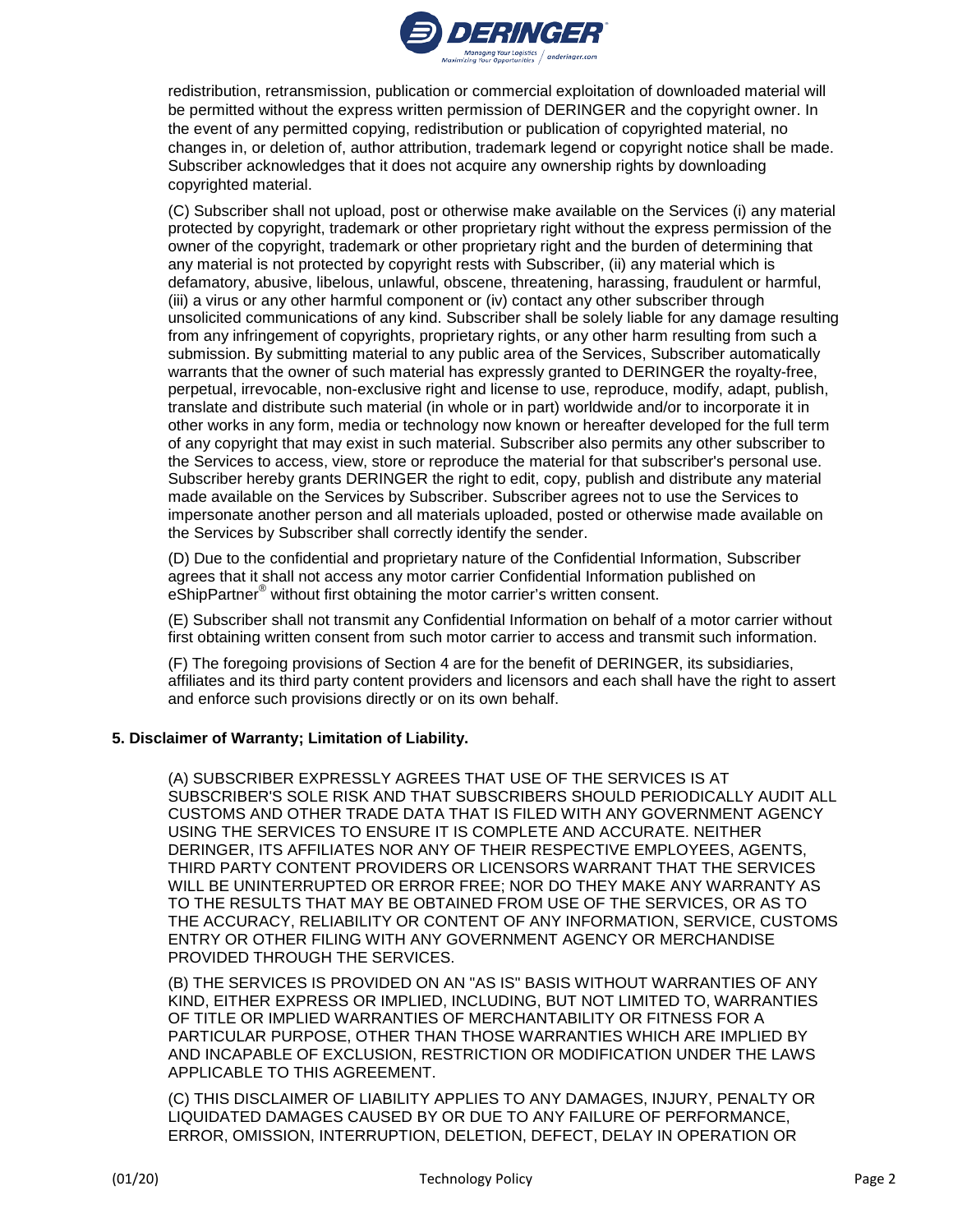

TRANSMISSION, COMPUTER VIRUS, COMMUNICATION LINE FAILURE, THEFT OR DESTRUCTION OR UNAUTHORIZED ACCESS TO, ALTERATION OF, OR USE OF RECORD, WHETHER FOR BREACH OF CONTRACT, TORTIOUS BEHAVIOR, NEGLIGENCE, OR UNDER ANY OTHER CAUSE OF ACTION. SUBSCRIBER SPECIFICALLY ACKNOWLEDGES THAT DERINGER IS NOT LIABLE FOR THE DEFAMATORY, OFFENSIVE OR ILLEGAL CONDUCT OF OTHER SUBSCRIBERS OR THIRD-PARTIES AND THAT THE RISK OF INJURY FROM THE FOREGOING RESTS ENTIRELY WITH SUBSCRIBER.

(D) IN NO EVENT WILL DERINGER, OR ANY PERSON OR ENTITY INVOLVED IN CREATING, PRODUCING OR DISTRIBUTING THE SERVICES OR THE SERVICES SOFTWARE, BE LIABLE FOR ANY DAMAGES, PENALTIES INCLUDING, WITHOUT LIMITATION, DIRECT, INDIRECT, INCIDENTAL, SPECIAL, CONSEQUENTIAL OR PUNITIVE DAMAGES, OR LIQUIDATED DAMAGES ARISING OUT OF THE USE OF OR INABILITY TO USE THE SERVICES. SUBSCRIBER HEREBY ACKNOWLEDGES THAT THE PROVISIONS OF THIS SECTION SHALL APPLY TO ALL CONTENT ON THE SERVICES.

(E) IN ADDITION TO THE TERMS SET FORTH ABOVE NEITHER DERINGER NOR ITS AFFILIATES, INFORMATION PROVIDERS OR CONTENT PARTNERS SHALL BE LIABLE REGARDLESS OF THE CAUSE OR DURATION, FOR ANY ERRORS, INACCURACIES, OMISSIONS, OR OTHER DEFECTS IN, OR UNTIMELINESS OR UNAUTHENTICITY OF, THE INFORMATION CONTAINED WITHIN THE SERVICES, OR FOR ANY DELAY OR INTERRUPTION IN THE TRANSMISSION THEREOF TO THE USER, OR FOR ANY CLAIMS, PENALTIES, LIQUIDATED DAMAGES OR LOSSES ARISING THEREFROM OR OCCASIONED THEREBY. NONE OF THE FOREGOING PARTIES SHALL BE LIABLE FOR ANY THIRD-PARTY CLAIMS OR LOSSES OF ANY NATURE, INCLUDING, BUT NOT LIMITED TO, LOST PROFITS, PUNITIVE OR CONSEQUENTIAL DAMAGES**.** NEITHER, DERINGER, NOR ITS AFFILIATES, INFORMATION PROVIDERS OR CONTENT PARTNERS WARRANT OR GUARANTEE THE TIMELINESS, SEQUENCE, ACCURACY OR COMPLETENESS OF THIS INFORMATION. ADDITIONALLY, THERE ARE NO WARRANTIES AS TO THE RESULTS OBTAINED FROM THE USE OF THE INFORMATION.

## **6. Monitoring.**

DERINGER shall have the right, but not the obligation, to monitor the content of the Services, to determine compliance with this Agreement and any operating rules established by DERINGER and to satisfy any law, regulation or authorized government request. DERINGER shall have the right in its sole discretion to edit, refuse to post or remove any material submitted to or posted on the Services. Without limiting the foregoing, DERINGER shall have the right to remove any material that DERINGER, in its sole discretion, finds to be in violation of the provisions hereof or otherwise objectionable.

## **7. Indemnification.**

Subscriber agrees to defend, indemnify and hold harmless DERINGER, its affiliates and their respective directors, officers, employees and agents from and against all claims and expenses, penalties or liquidated damages including attorneys' fees, arising out of the use of the Services by Subscriber or Subscriber's Account.

## **8. Termination.**

Either DERINGER or Subscriber may terminate this Agreement at any time. Without limiting the foregoing, DERINGER shall have the right to immediately terminate Subscriber's Account in the event of any conduct by Subscriber which DERINGER, in its sole discretion, considers to be unacceptable, or in the event of any breach by Subscriber of this Agreement. The provisions of Sections 5(B), 5(C), 5(D), and 6-12 shall survive termination of this Agreement.

## **9. Trademarks.**

DERINGER and the eShipPartner<sup>®</sup> suite of tools and each of their logos are trademarks of A.N. DERINGER, INC. All rights reserved. All other trademarks appearing on the Services are the property of their respective owners.

## **10. Third Party Content.**

DERINGER is a distributor of content supplied by third parties and Subscribers. It is the responsibility of Subscriber to audit and evaluate the accuracy, completeness or usefulness of any information, opinion, advice or other content available through the Services. Please seek the advice of professionals, as appropriate, regarding the evaluation of any specific information, opinion, advice or other content.